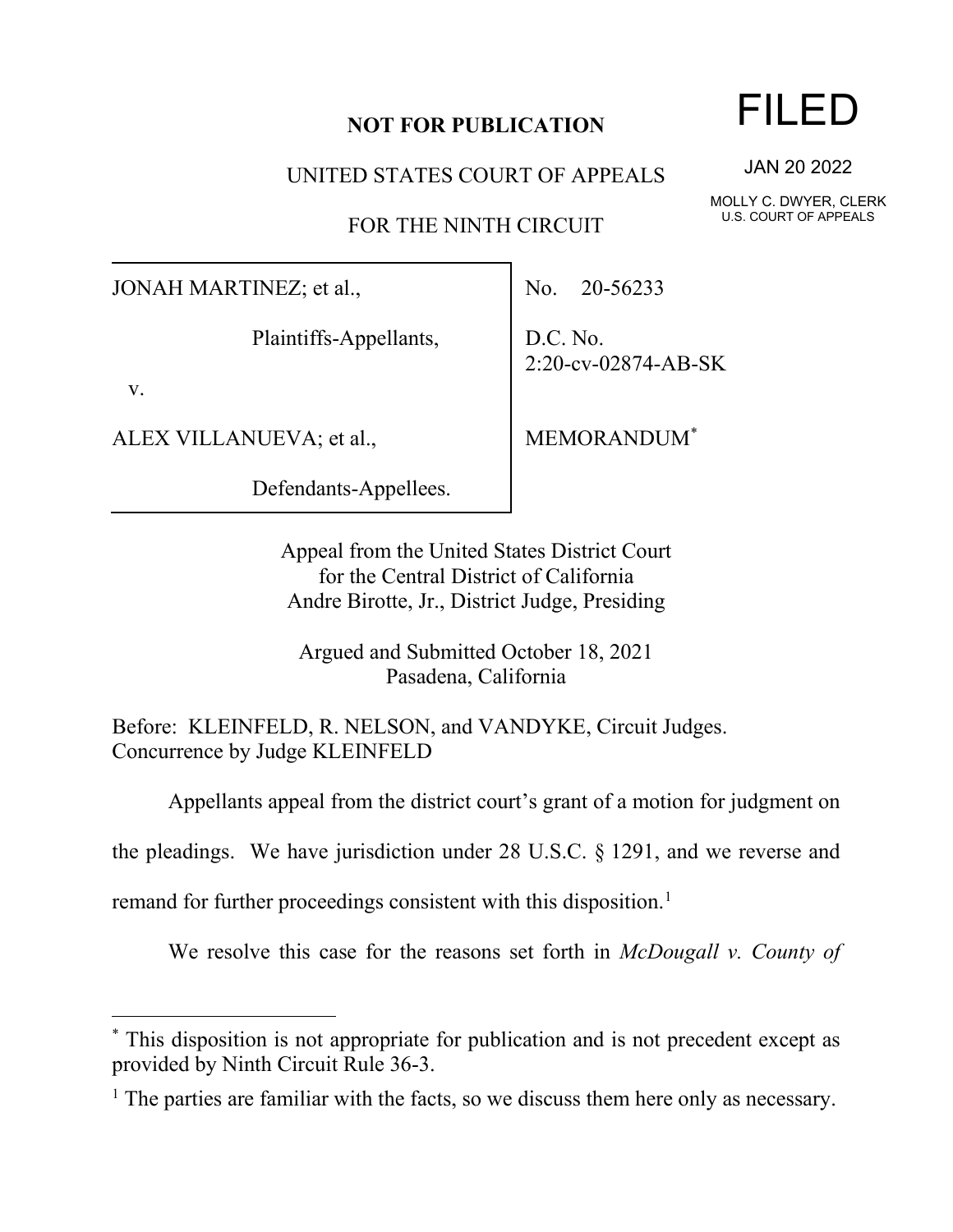*Ventura*, No. 20-56220,  $F.4th$  (9th Cir. Jan. 20, 2022), a related case involving different parties but materially similar issues. Pursuant to *McDougall*, this case is not moot because Appellants sought nominal damages, which "provide the necessary redress for a completed violation of a legal right." *McDougall*, F.4th at \_\_ (quoting *Uzuegbunam v. Preczewski*, 141 S. Ct. 792, 802 (2021)).

On the merits, the Los Angeles County Orders (Orders) both burdened conduct protected by the Second Amendment and fail strict and intermediate scrutiny. *See McDougall*, F.4th at . While the 11-day mandated closure at issue here is shorter than the 48-day closure at issue in *McDougall*, 11 days instantly becomes 21 days when adding California's 10-day waiting period for acquiring firearms. *See Silvester v. Harris*, 843 F.3d 816, 819 (9th Cir. 2016). [2](#page-1-0) And a 21-day delay for acquiring a firearm is more than double the delay considered in *Silvester*. *Id.* Moreover, an 11-day total ban on law-abiding citizens' ability to practice with firearms at firing ranges or acquire firearms and ammunitions *at all*—which the Orders clearly indicated could be perpetually extended if the County so decided—

<span id="page-1-0"></span><sup>&</sup>lt;sup>2</sup> The district court's finding that the mandated closure of firearms retailers lasted only five days is clear error. *See United States v. 2,164 Watches, More or Less Bearing a Registered Trademark of Guess?, Inc.*, 366 F.3d 767, 770 (9th Cir. 2004) (while judgment on the pleadings are reviewed de novo, factual findings are reviewed for clear error). Under the Orders' plain text, businesses *not* specifically identified as "Essential Businesses" were required to close beginning March 19, 2020. No party disputes that firearms retailers were not specifically identified as "Essential Businesses."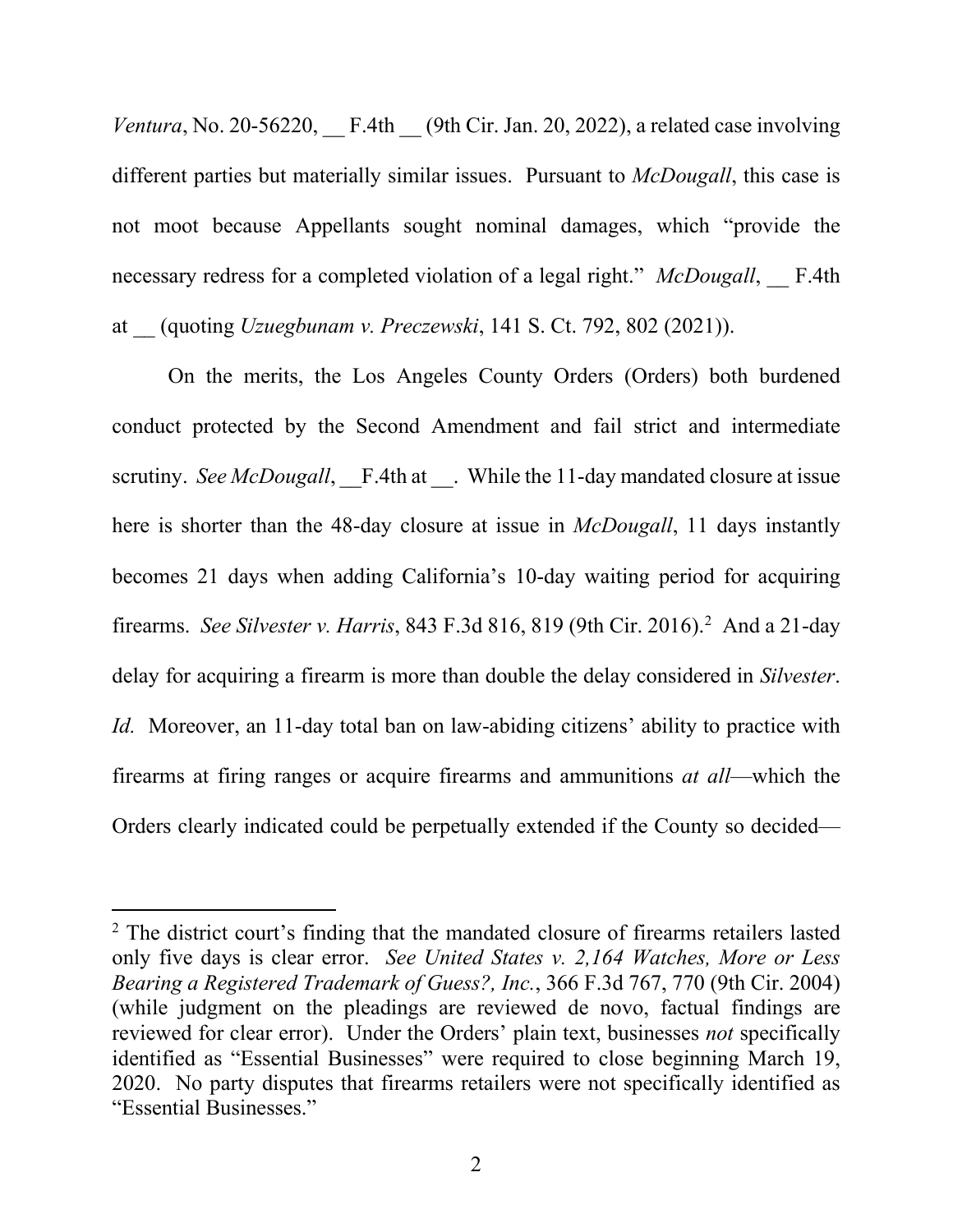severely burdens the core of the Second Amendment right at a time of crisis, precisely when the need to exercise that right becomes most acute. *See S. Bay United Pentecostal Church v. Newsom*, 141 S. Ct. 716, 718 (2021) (Statement of Gorsuch, J.) ("Even in times of crisis—perhaps *especially* in times of crisis—we have a duty to hold governments to the Constitution.").

## **REVERSED and REMANDED.**